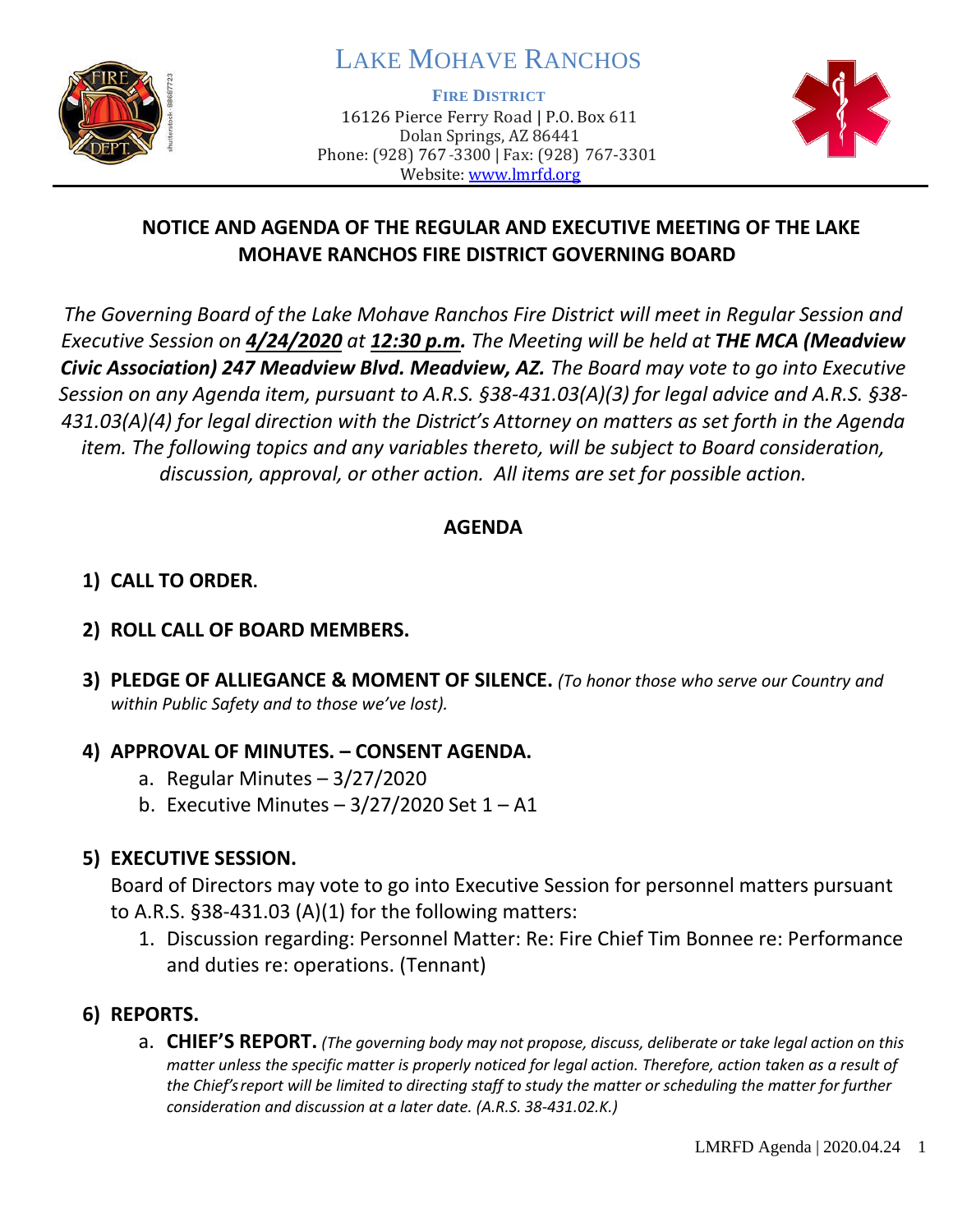### b. **FINANCIAL REPORT(S).**

- *1.* Review and approval: March 2020 Financial Report(s). *(The financial report(s) are to be reviewed and approved by the Board).* (Administration)
- **7) EXECUTIVE BUSINESS.** *(Lake Mohave Ranchos Fire District Governing Board public action section on matters held in Executive Session).*
	- a. Discussion and possible action regarding: Fire Chief performance and duties re: operations. (Board)

## **8) REGULAR BUSINESS.**

- a. Discussion and possible action regarding: Draft Budget re: Fiscal Year's 20/21, 21/22 and 22/23 re: possible revisions and/or approval to finalize draft budget for preparation for tentative adoption at May Meeting. (Administration)
- b. Discussion and possible action regarding: Arizona Fire District's Association (AFDA) Ashton Tiffany Worker's Compensation re: information and approval to enroll re: Resolution 2020-004 re: same. (Administration)
- c. Discussion and possible action regarding: Sedona Financial & Insurance Services, Inc. – EMI Health re: annual renewal of health insurance benefits. (Administration)
- d. Discussion and possible action regarding: Authorization for Administration to purchase QuickBooks re: review and information re: same. (Administration)
- e. Discussion and possible action regarding: Wells Fargo Bank Line of Credit re: approval for \$250,000. (Administration)
- f. Discussion and possible action regarding: AZ DES (Arizona Department of Economic Security) re: information and possible changes. (Administration)
- g. Discussion and possible action regarding: HHS Cares Act Provider Relief Fund re: acceptance or rejection of funds. (Administration)
- h. Discussion and possible action regarding: 1992 Ford F-350 re: sale of item. (Administration)
- i. Discussion and possible action regarding: Unisource Electric Services re: storage container on District Property re: information, approval and/or direction. (Administration)
- j. Discussion and possible action regarding: Arizona Gift Law re: policy formation and possible direction re: same. (Cass)
- k. Discussion and possible action regarding: Evaluation Forms re: Fire Chief position re: approval of revisions/updates. (Cass/Tennant)
- l. Discussion and possible action regarding: Review and update on fuel tank monthly rental and installation re: update and/or possible changes. (Cass/Administration)
- **9) CALL to the PUBLIC.** *(Consideration and discussion of comments and complaints from the public. Those wishing to address the Lake Mohave Ranchos Fire District Board need not request permission in advance. The Fire District Board is not permitted to discuss or take action on any item(s) that are not on the Agenda that are raised in the call to the public. However, individual Board Members may be permitted to respond to criticism directed to them.*